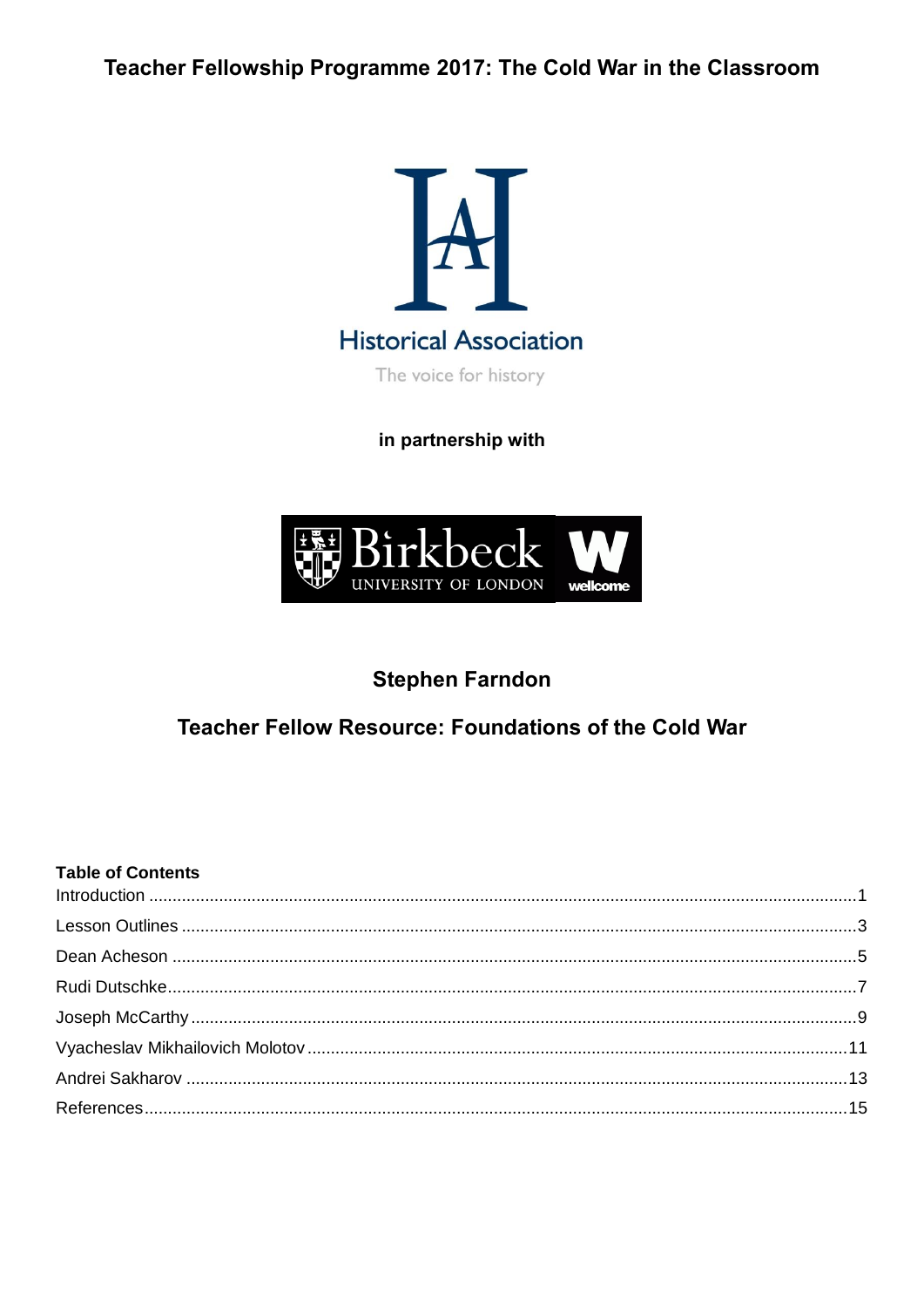## **Introducing the themes of the Cold War**

#### <span id="page-1-0"></span>**Introduction**

This resource uses the stories of some interesting figures involved in the Cold War to introduce GCSE students to an overview of the conflict and to structure their wider understanding of its underlying principles.

## **Context and purpose**

- This resource was inspired by discussions in the HA Cold War Teacher Fellowship programme about how difficult it is to define the Cold War as a phenomenon, but has since grown beyond this.
- The diffuse nature of the conflict means that students benefit from a conceptual framework (in this case, some organising principles) to structure their understanding of the Cold War.
- By using some defined 'foundations' of the Cold War, students will hopefully be able to work out how the Cold War became established, and then how the importance of these foundations fluctuated over time. These can be revisited to deepen both their understanding of the links between the events of the Cold War and also their understanding of the 'foundations' themselves.

## **The background and how it developed**

To try to capture the complexity of the Cold War for students embarking on the topic, stories seemed the most appropriate vehicle. It was then a case of choosing stories that represented some of the key foundations of the Cold War, and which would be interesting and accessible to students. The foundations were chosen first and then key figures (some of whom were encountered for the first time during reading for the Fellowship programme) who illustrated these afterwards. The stories were also chosen to, in some way, challenge the dominant narratives of the Cold War and illustrate the varied experiences of those involved.

## **Using it in teaching**

This resource is targeted at GCSE students at the start of their Cold War topic. It should provide a broad overview of the topic and introduce students to some of the key terms they need. The 'foundations' introduced and explored during this lesson sequence provide the framework for exploring the causes of the flashpoints in the Cold War and also their consequences: which of the foundations was most important at different times? How far did their importance decrease as a result of events? A good example of this might be the arms race foundation and the Cuban Missile Crisis, which interact in interesting ways. This should add depth to students' analysis and encourage an ability to make strong links. It will then equip the students to undertake a thorough analysis of the end of the Cold War by considering which foundations, when removed, would have the biggest impact on its ending. The metaphor can be revisited and form the basis of some counter-factual discussions. The overall learning, showing the change in each foundation over time, can be summarised using a colour-coded graph to show their fluctuation.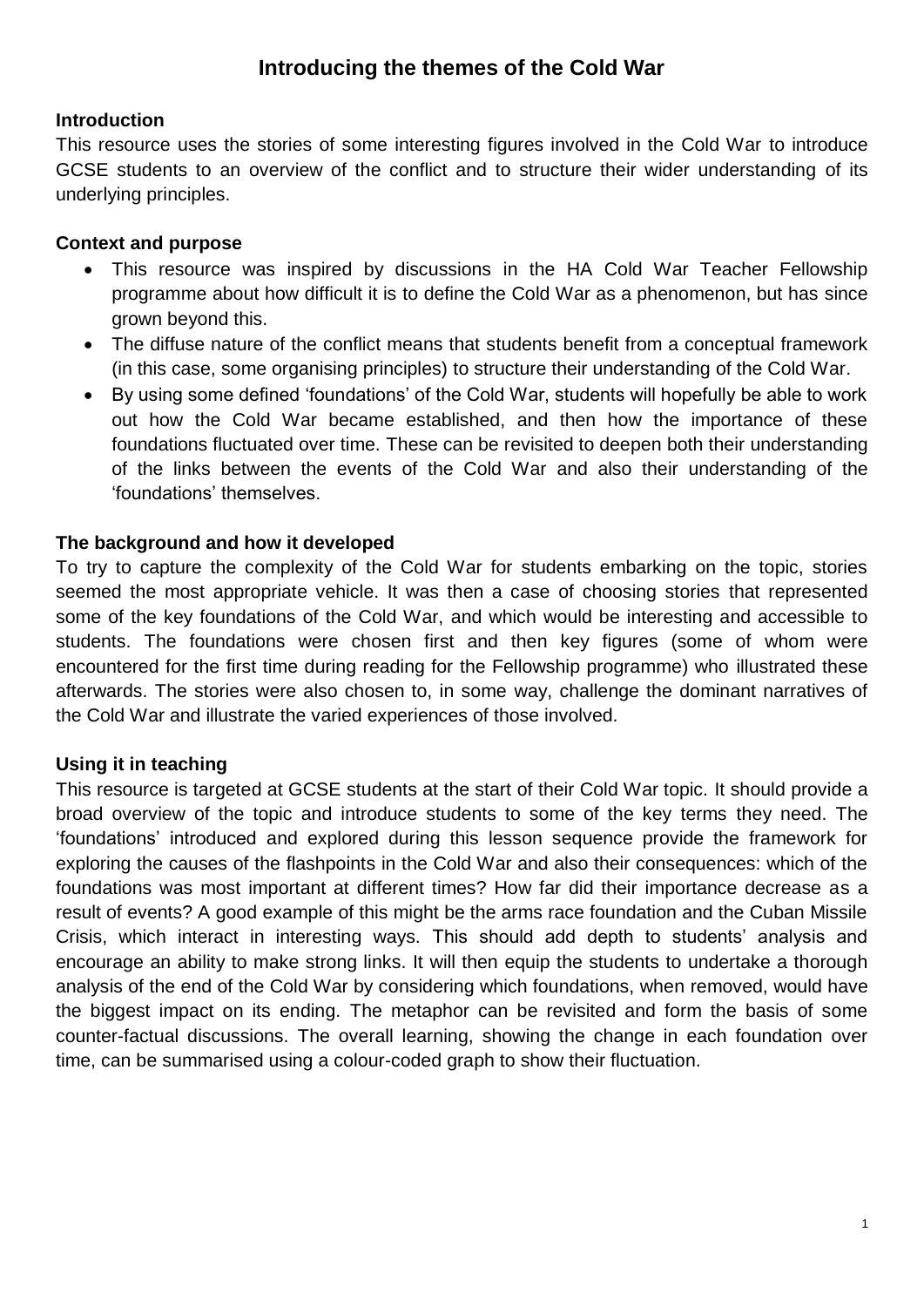## **Variations**

There is no reason why this sequence couldn't be used at Key Stage 5, probably by shortening the teaching time allotted to it. It could also be made more global through a different choice of key figures (e.g. Kim Il Sung, General MacArthur, Deng Xiaoping) or could focus more on the end of the conflict (Mikhail Gorbachev, Ronald Reagan, Margaret Thatcher). It would also be an interesting exercise, if time were available, to revisit the stories at the end of the unit, to see whether it tackled any generalisations or misconceptions that students had picked up.

#### **How to use it**

The first lesson taught will depend upon the level of your students' background knowledge – the key terms and concepts that they will need to have a good understanding of to access these lessons are:

communism, capitalism, democracy, dictatorship, ideology, arms race

If you feel confident of your students' understanding of these then begin with the first lesson, probably just with a preparatory homework (perhaps an introductory video) about the Cold War. If they are less confident then you will need to start with a general overview lesson, introducing and outlining these terms.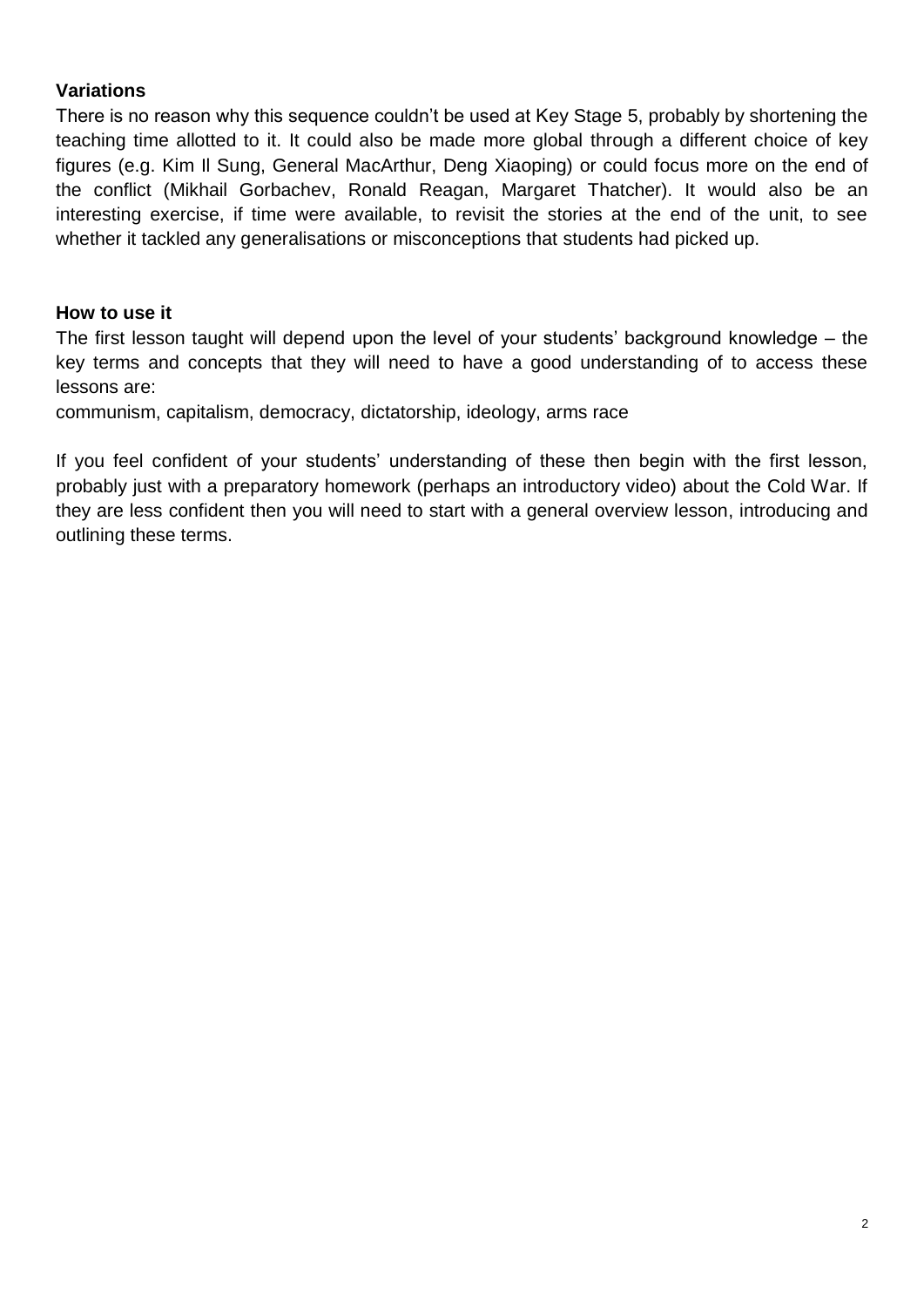## **The lessons**

<span id="page-3-0"></span>**Lesson 1:** The main focus here is to be able to identify the key foundations of the Cold War and begin to describe some of their features.

- Introduce the concept of a foundation explain the link between a physical foundation (holding up a building) and a metaphorical foundation (something that sustains an historical phenomenon). Give the concrete example of a school and explore the value of this metaphor by considering how it can help us think about importance – what would happen if each of these foundations were weakened or removed? What does this tell us about which is most important?
- Then introduce the idea of using stories these can help us identify what the foundations might be by picking them out of individual stories and then comparing them to reach more general conclusions. This is particularly helpful with a big and complex event like the Cold War.
- Put the students into mixed ability groups consider reading age and prior attainment. The key individuals on the board are in order of ascending difficulty to help you further differentiate.
- Give each student in the group a number from one to five; one is the easiest and five is the hardest.
- The numbers correspond to the headings on Slide 8. Instruct the students to work in silence and underline the relevant evidence in their story for their headings on the board. They should then re-read what they've underlined to check that it is relevant to a foundation of the Cold War.
- Use Slide 10 to match up the description of what they've underlined to a name for their foundation.
- This should then lead on to a discussion in their group about which foundation was most important in creating or sustaining the Cold War from the perspective of their character. Each person in the group should be able to contribute, as they have each focused on a different foundation. The outcome of the task will be a ranked list of the foundations, with at least one sentence of overall justification (if students are working well, they can justify the importance of each ranking).
- Plenary: Groups share their initial judgements, with justification.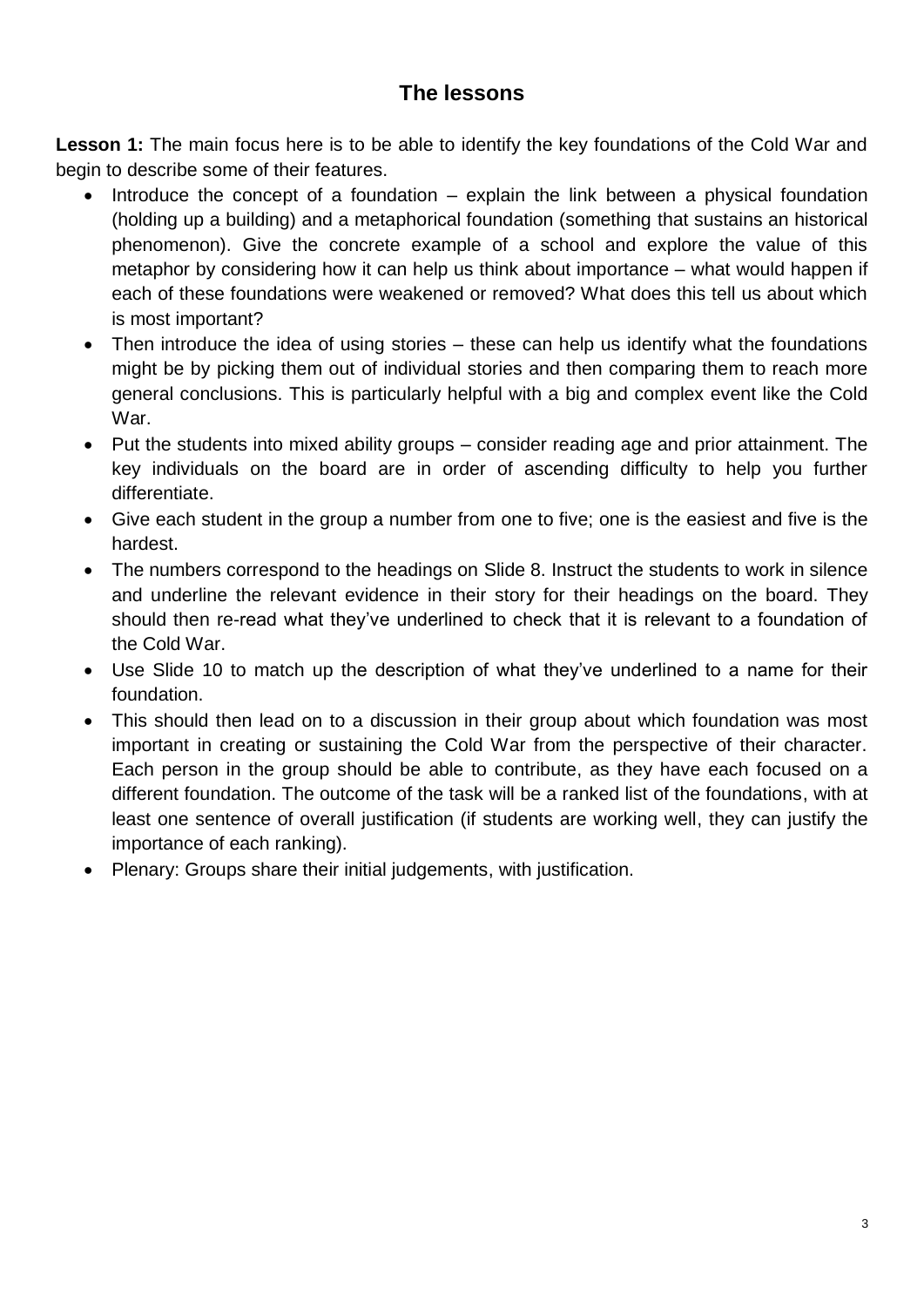Lesson 2: This lesson focuses on comparing the information from the different stories to reach some initial conclusions about the foundations and the Cold War in general.

- Recap the names of the foundations using the recap quiz on the board answers on Slide 2.
- Students then quickly re-read their stories to remind them of their justifications.
- They should then be put into mixed groups these should have one person from each of the key figures' groups but be of mixed ability.
- Students then need to discuss each of the foundations in turn and debate their relative importance. This should result in a clear written judgement for each one – model the first one from the front (give students a copy to stick in their books) and question the students in order to write a class answer for the second. This could be printed out and given out next lesson to avoid copying time.
- The final three should then be written by students in their groups. This should provide a stronger overall picture of the different people involved in the Cold War and how the foundations might interact.
- Plenary: Link the lesson forward to how they're going to judge the changing nature of the Cold War. Then ask them to use what they've learned so far to write their own definition of the Cold War in bullet-point form, using the cues on the board. This can be marked or used as an exit ticket to see whether any re-teaching is needed in the following lesson.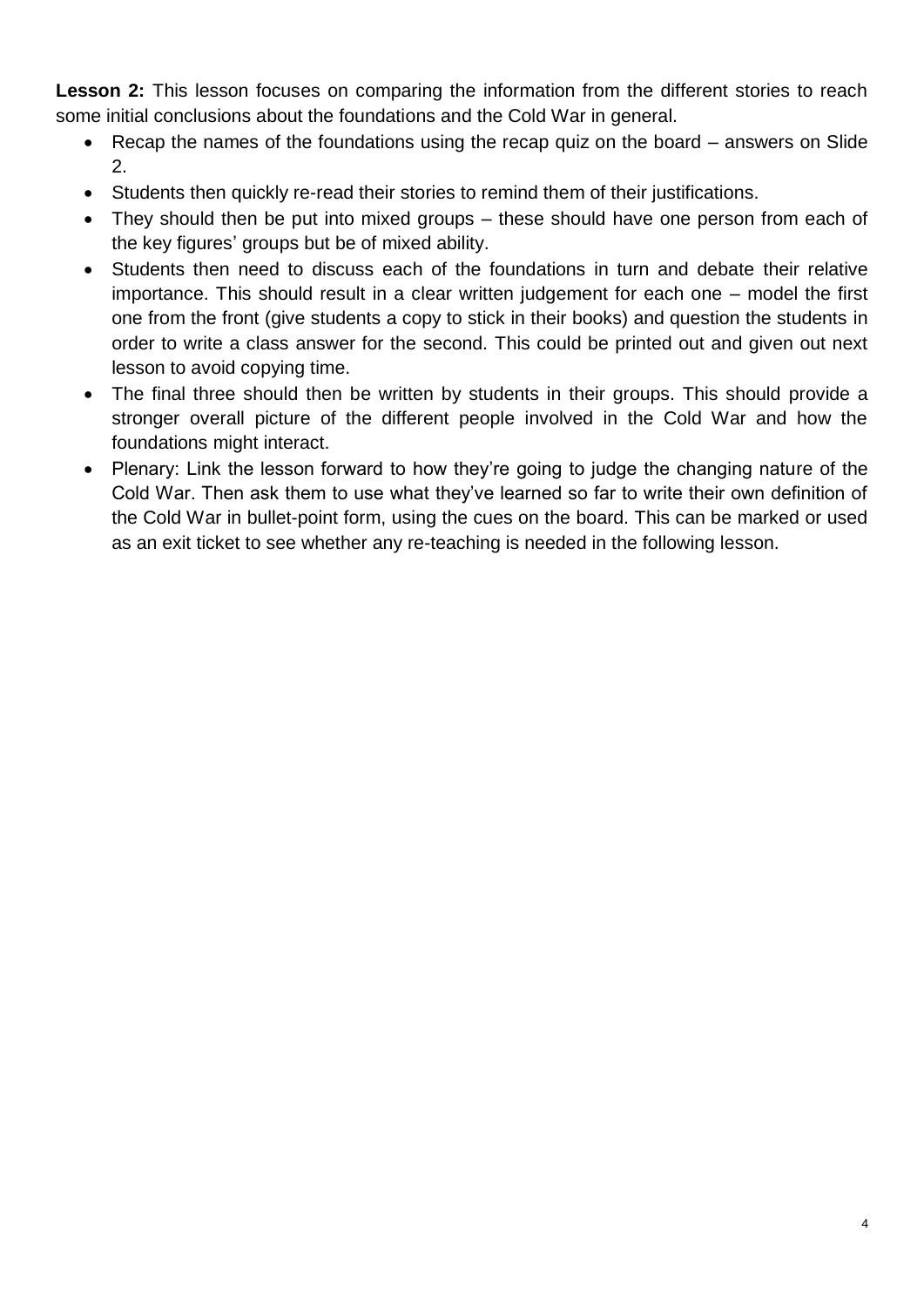# **Dean Acheson**

<span id="page-5-0"></span>Dean Acheson trained as a lawyer and worked for the US government during the Second World War and the beginning of the Cold War. He helped to decide a lot of the USA's reactions to the USSR and played an important role in increasing tensions between the two countries. He came to strongly believe that the USSR were trying to gain world domination, and this influenced his views on communism for the rest of his life.

## **During the Second World War:**

Acheson came from a wealthy family – attending private school and Yale University, where he achieved good grades despite having a reputation for partying. He qualified as a lawyer before joining the US Treasury Department in 1941. Here, he helped lend money to the UK during the war and to decide on some important international agreements. During this time, he was focused on defeating Nazi Germany, and was clearly quite supportive of the USSR. He agreed to the USA funding the UN Relief and Rehabilitation Administration (UNRRA), which gave a lot of money to countries under communist influence. In 1946, he also wrote a report that suggested that America should give up its nuclear weapons and that all nuclear material should be controlled by an international organisation.

#### **Turning against communism:**

After 1946, however, Acheson's views on communism began to change. The USSR, under Stalin's leadership, began to take over more territory in Eastern Europe and Asia, and Acheson believed that this was a sign that the USSR wanted to control the world. This would be a threat to the USA's political interests, as the USA would have more enemies, but communism also went against the ideas of capitalism – Acheson saw this as a threat similar to the Nazis. Acheson therefore began to advise President Truman that he needed to stand up to communism.

## **The Truman Doctrine and Marshall Plan:**

In 1947, Acheson wrote a speech for President Truman that persuaded the US Congress (parliament) that the USSR were attempting to expand into Europe, Africa and Asia, and that the USA needed to invest money and resources to 'support free peoples who are resisting attempted subjugation (control)'. This made it clear to the USSR that the USA was willing to use force to stop them from expanding – making the tone of their relationship much more aggressive. This was followed by the Marshall Plan – designed by Acheson – which gave US money to countries to help them rebuild after the Second World War. The way that it was organised made it very difficult for communist countries to access the money, further damaging relations with the USSR.

## **NATO, China and the atomic bomb:**

In 1949, Acheson signed a new military treaty between the USA and European countries to protect against Soviet expansion – this was called the North Atlantic Treaty Organisation (NATO), and it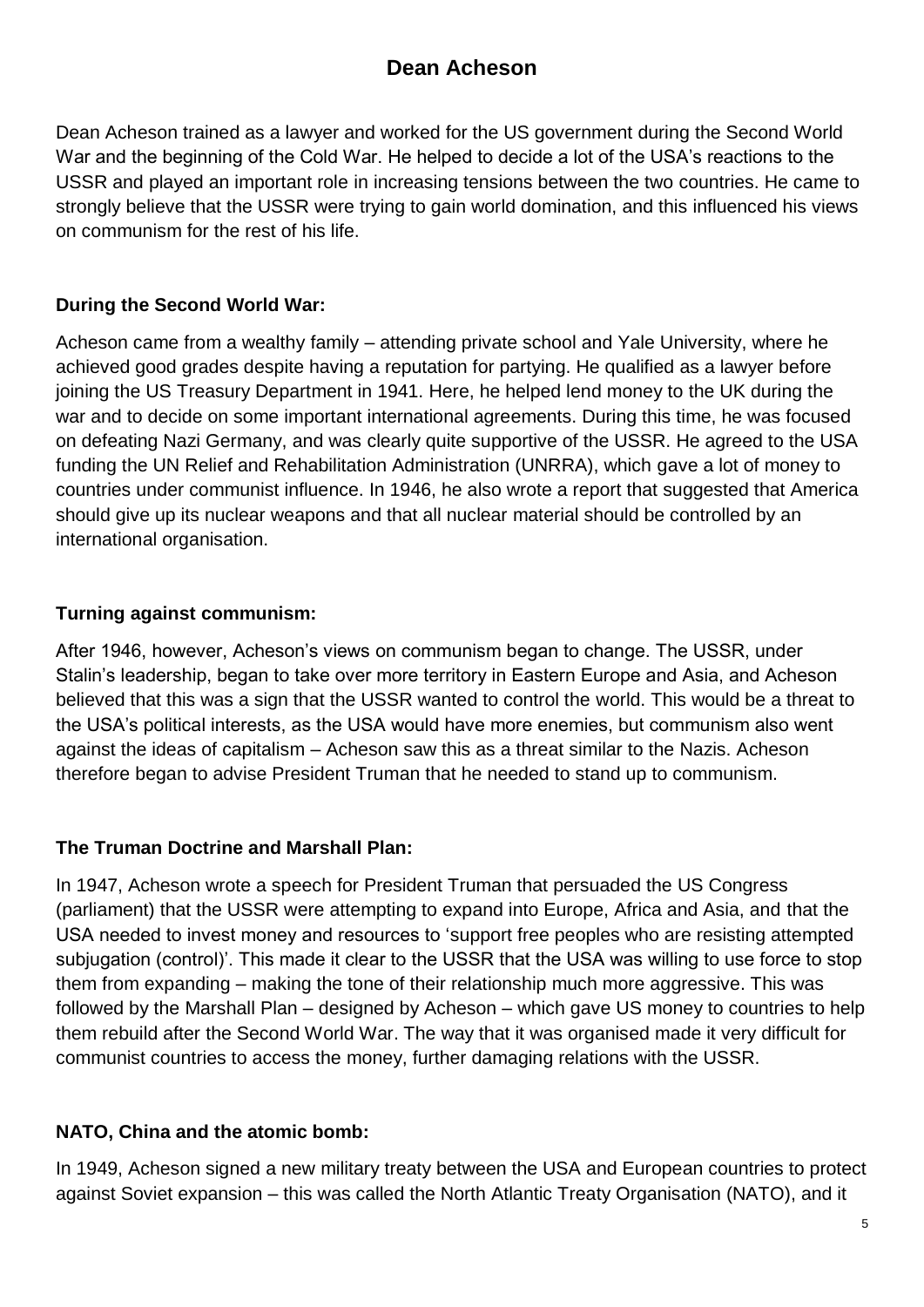helped to clearly define the two sides in the Cold War. Despite this new treaty, America suffered some major setbacks in 1949: China, the country with the largest population on earth, became communist, and the USSR successfully tested its first nuclear weapon. This led to major criticism of Acheson by other politicians – mainly Joseph McCarthy, who called Acheson 'a pompous diplomat in striped pants' and said that he was soft on communism. This was made worse when communist North Korea invaded South Korea in 1950, leading to the USA having to send troops in. In 1953, President Truman stepped down from the presidency and Acheson lost his job.

#### **Later influence:**

After losing his government job, Acheson went back to working as a lawyer, but continued to advise presidents behind the scenes. He advised President Kennedy when the USSR sent nuclear missiles to Cuba, and President Johnson about the Vietnam War – in both cases advising the most extreme response against the USSR. He died in 1971 of a stroke.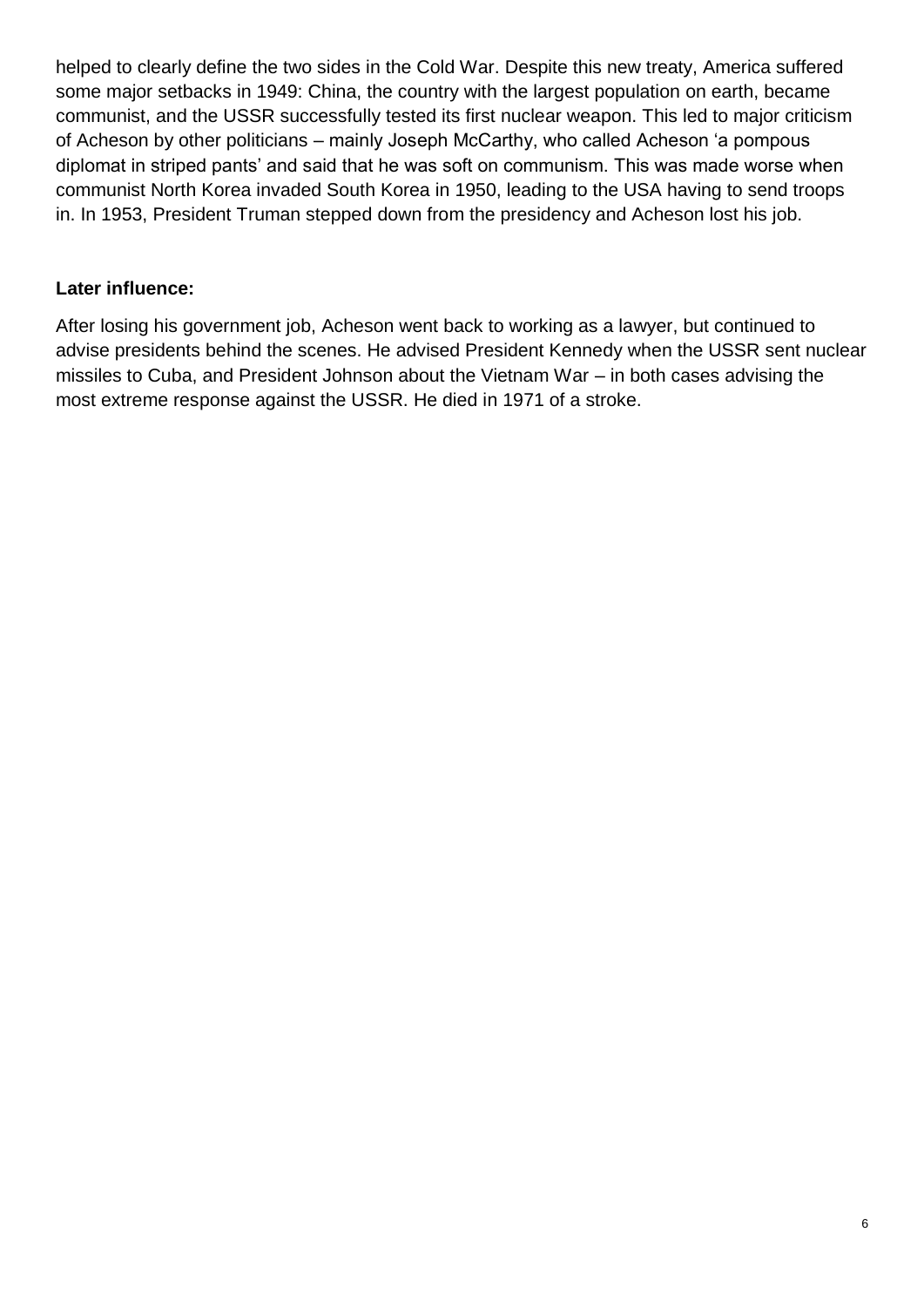# **Rudi Dutschke**

<span id="page-7-0"></span>Rudi Dutschke was an unusual figure in the Cold War – he grew up in East Germany and moved to the West, but disagreed with – and protested against – both systems. He generally believed that the people of a country should have more power and influence over their governments, which he felt were using the excuse of the Cold War to take more power for themselves.

## **Changing opinions:**

Dutschke was born in 1940, and grew up in communist East Germany (the GDR) after the Second World War. He had a communist education and became a member of various communist youth organisations – these were supposed to turn the population into loyal communists. However, in 1956, something happened that changed Rudi's views: the USSR sent troops into Hungary, another communist country, and used violence to crush an uprising there. Ordinary people who resisted were shot. The USSR had taken over Hungary after the Second World War partly because they were afraid of being invaded from Europe by Britain and America, but also – they said – to improve life there. The protests and the Soviet response proved that the Soviets were involved more for selfish reasons. As a result of this, countries in the West criticised the USSR, and Rudi began to campaign for more democracy in the GDR.

#### **Student activism:**

Dutschke continued in his education in the GDR, where university and training was free: he gained his first degree and became an apprentice industrial clerk. However, when he refused to join the East German army (and convinced other students to refuse as well), he was stopped by the government from going back to university to get a further degree.

#### **Move to the West:**

In 1961, Dutschke decided to escape the troubles of the East by moving to West Berlin, and was lucky to make his escape the day before the Berlin Wall was built. This was built between East and West Berlin to stop people moving to the West to escape the bad living conditions under communism. After his move, Rudi began to study sociology and philosophy at the Free University of Berlin, but he decided that he did not fully agree with the capitalist system in the West either. He therefore joined a socialist student group, the SDS, in 1965, and began to campaign against the Vietnam War – they said that capitalist countries were using the Cold War as an excuse to attack less-developed nations and expand their empires.

## **Growing anger:**

By 1967, Rudi had decided that the students in West Germany should join with people from around the world who had recently become independent from European empires, and create fairness and equality by spreading communism and democracy. They believed that tensions in the Cold War could be reduced if the USSR and USA stopped trying to control other countries around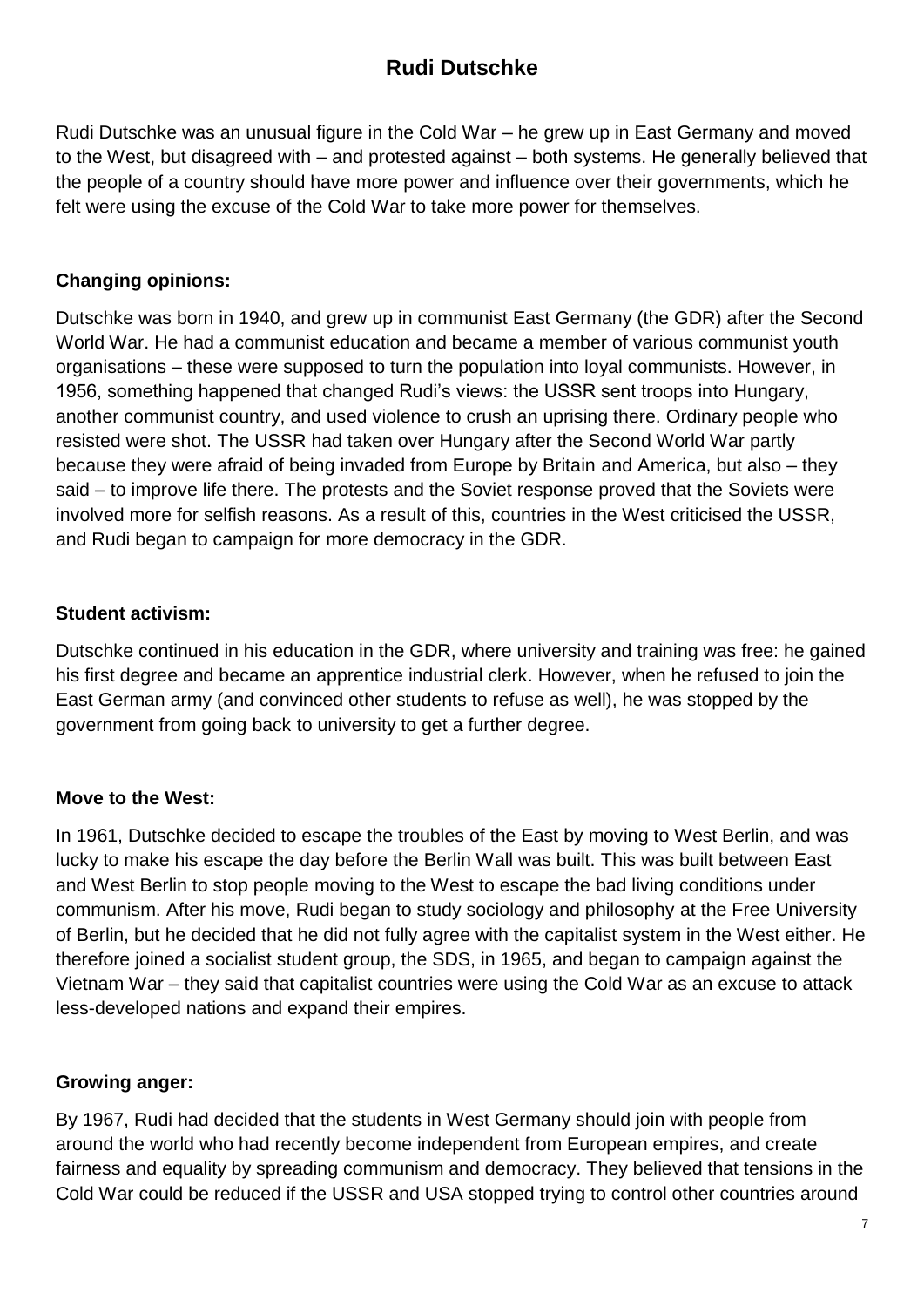the world. The students were also worried that democracy wouldn't survive in Germany because of the presence of former Nazis in their government and because of a proposed new law that could give the government special powers in an emergency. The protests that he and his fellow students were involved in caused a strong backlash from the German police: in 1967, one of his fellow students, Benno Ohnesorg, was killed. Some students began to use terrorist bombings and shootings to gain revenge; however, Dutschke preferred to challenge the problem over the long term by getting students into positions of power in Germany society. He called this the 'long march through the institutions'.

## **Leaving Germany:**

In 1968, while Dutschke was involved in an anti-government protest in Berlin, he was shot in the head by an anti-communist protestor, Joseph Bachmann. Bachmann was angry about Dutschke's communist beliefs, which he believed were betraying West Germany and their American and British allies. This demonstrates the splits in society at the time and the difficulty of getting people to respect the view of the other side in the Cold War. Dutschke survived the shooting and escaped to Britain with his wife and children, and was granted a place at the University of Cambridge in 1969 to finish his degree. However, in 1971, the Conservative government decided that Dutschke was a dangerous influence in Britain and expelled him from the country. He was granted a job at a university in Denmark, where he worked as a lecturer.

## **Revolutionary activity and death:**

During his time working in Denmark, Dutschke continued his revolutionary activities, but this time on a larger scale. He supported protests against the building of nuclear power plants in Germany (a lot of his ideas eventually became the basis of the German Green Party), and worked with revolutionaries in Eastern Europe who were trying to overthrow Soviet control there. This made the Soviets work harder to use force to keep control over Eastern Europe, which was supposed to protect them from invasion. Dutschke died as a result of the brain damage that he suffered when he was shot in the head, which caused him to develop epilepsy. In 1979, he had an epileptic fit in the bath and drowned.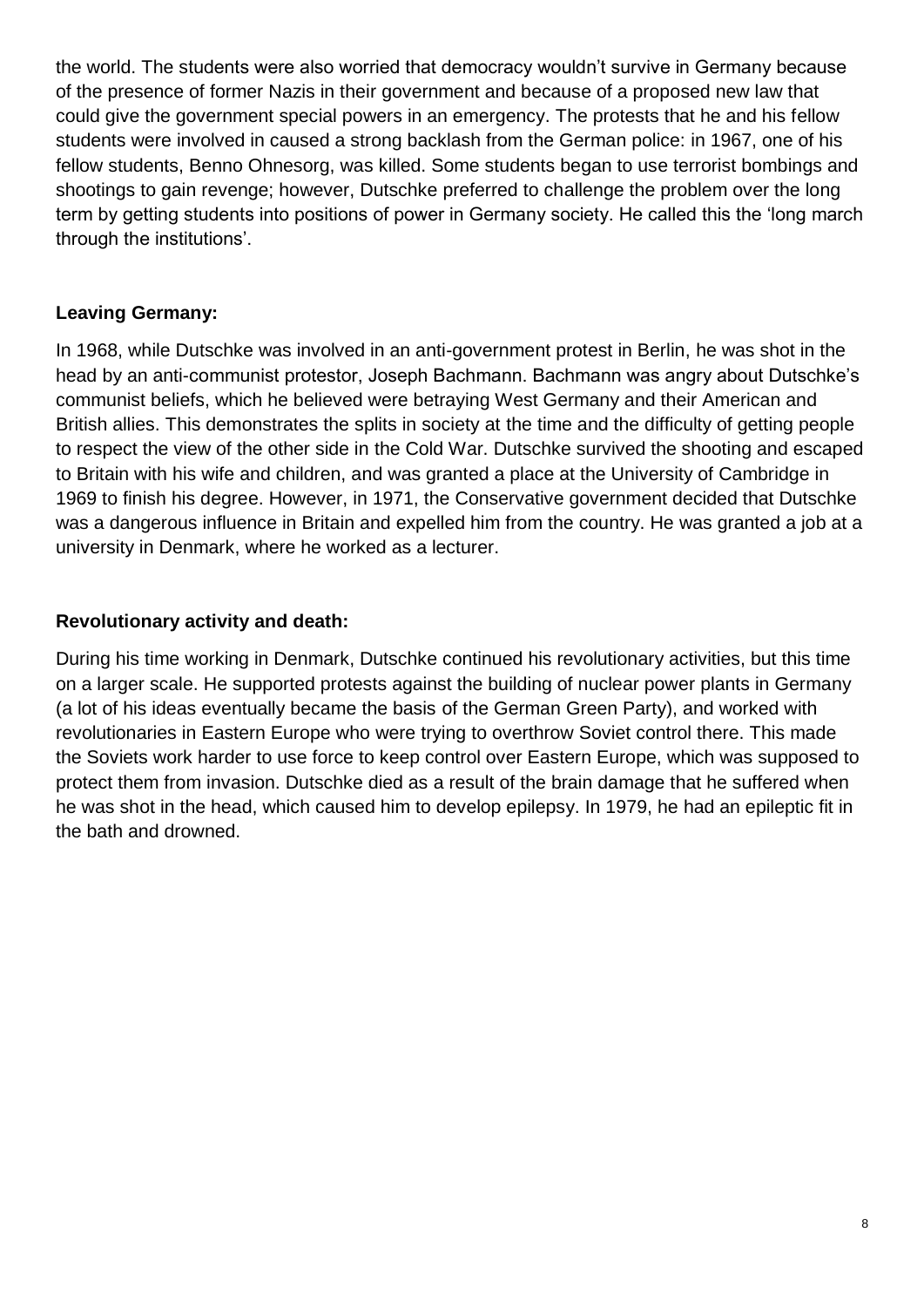# **Joseph McCarthy**

<span id="page-9-0"></span>Joseph McCarthy was an American politician who was elected to the US Senate in 1947. During the early years of the Cold War, he became famous for accusing US government officials of being communists. By putting these people on trial, he created a strong sense of fear and paranoia, known as 'McCarthyism'.

#### **Background:**

Joseph McCarthy was born to a Catholic farming family in Wisconsin in 1908. He left school at 14, but returned to education to qualify as a lawyer, eventually becoming the youngest state circuit judge in Wisconsin.

## **The Second World War – secrets and lies:**

When the USA entered the Second World War in 1941, McCarthy was quick to join up, becoming a Marine in 1942. Despite being an officer with a desk job, he volunteered to fly 12 combat missions as a tail-gunner. However, these actions were undermined by the lies he told about them afterwards, which he seems to have done to help his political career. McCarthy later said that he had flown 32 missions so that he could get the Distinguished Flying Cross medal; he also received a letter of commendation from his commander, but he did this by hiding it in a pile of paperwork for his superior to sign! He also broke his leg during the war, claiming that it was a war wound from a plane crash – actually, it was the result of getting drunk and falling over during a party on board a ship!

## **Election to the Senate:**

When McCarthy returned from the war, he started a political career to become elected to the US Senate (part of the US parliament – Congress). Here, he lied about his war record, calling himself 'Tail-Gunner Joe' and accusing his opponent of avoiding fighting in the war and making profits from the war whilst other men were off fighting. He narrowly won the election but did not have a very big impact during his first term as a Senator; he was voted by the press as the 'Worst US Senator' in 1950. McCarthy was up for re-election in 1952 and, because he was so worried about losing the election, he needed to do something to gain publicity.

## **Fear and paranoia:**

By 1950, many Americans felt that the Cold War was going badly. In 1949, the Soviets had tested their first nuclear weapon, giving them equal firepower to the USA. In the same year, China became communist – the country with the largest population in the world. This was followed in 1950 with the invasion of South Korea by communist North Korea, with the forces of the South almost being completely defeated until the US military became involved. To many people it looked like there was an organised worldwide communist takeover, and that America was losing the Cold War. This helped McCarthy in two ways: the first was that the Director of the FBI, J Edgar Hoover,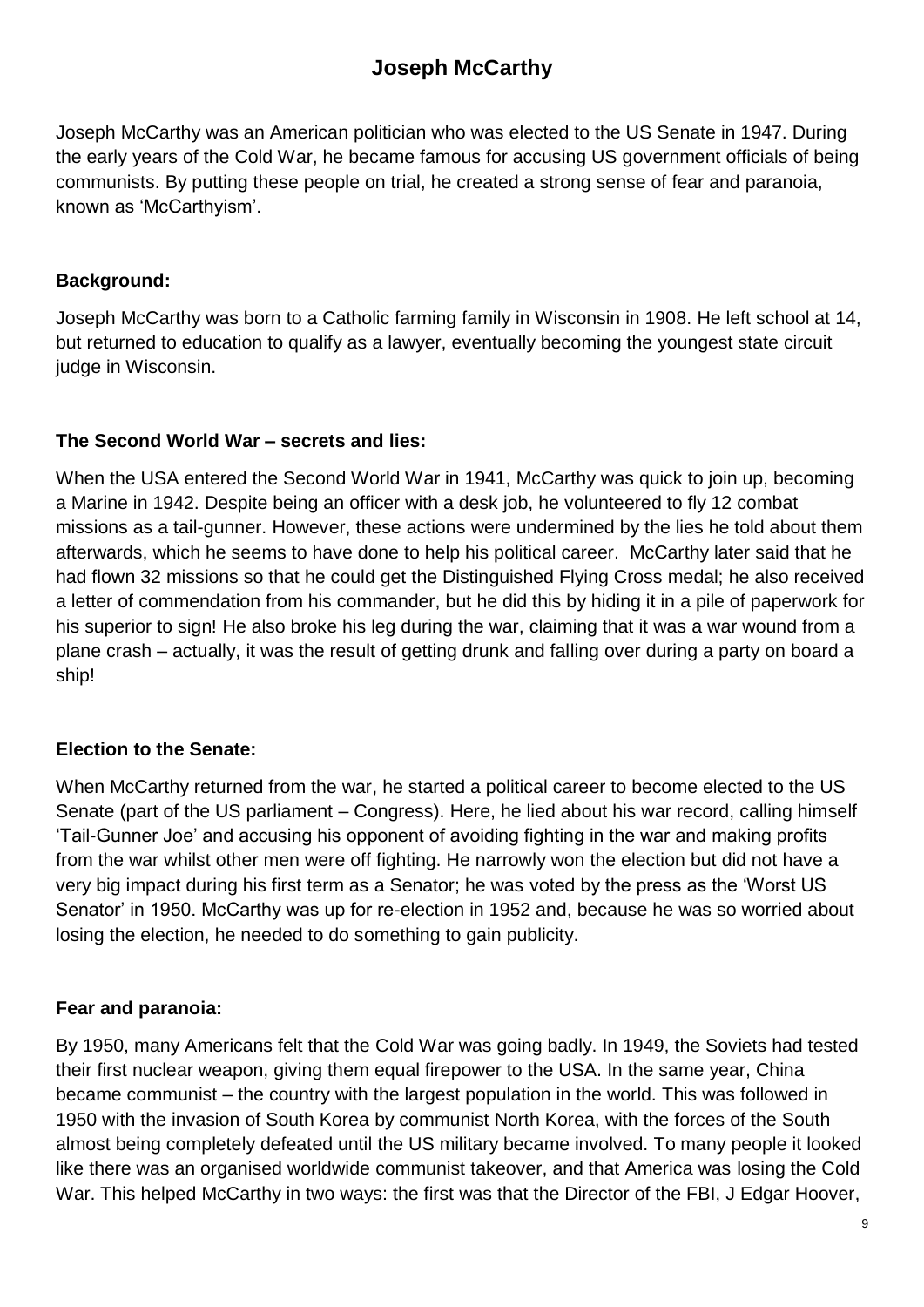was angry with President Truman, who had refused to arrest communist suspects in America at the outbreak of the Korean War. This led Hoover to look for someone who could increase fear of communism in the USA, to put pressure on Truman. The second way it helped McCarthy was that people were looking for an explanation as to why the USA had gone from being more powerful to less powerful than the USSR.

#### **Making accusations:**

In February 1950, McCarthy made a speech to a women's club in West Virginia, in which he claimed that the US government had been infiltrated by communists – 205 of them. This number was actually taken from a report published in 1946, and most of these people had already been dealt with. However, it gained McCarthy massive publicity – but why were the American people so easily convinced? Aside from the worries about a worldwide communist takeover, there had also been two high-profile cases of spies inside the US government: one was Alger Hiss, accused of being a Soviet spy, and the other was the Rosenbergs – a husband and wife who gave information from the US nuclear weapons programme to the Soviets. McCarthy was called to give a speech to the Senate – he spoke for five hours and targeted 81 people whom he thought were of particular concern.

## **McCarthyism:**

Over the next four years, McCarthy's accusations had a significant impact on politics in America: he helped to run the Tydings committee, which was set up to investigate suspected communists; he criticised President Truman for being soft on communists; and he gained Republican party supporters. Many people's careers were ruined after being accused of being communists, and paranoia grew in America that there would be a communist takeover. However, in 1953, McCarthy's aggressive tactics and decision to investigate the army led to a backlash, in both the media and the government. In 1954, he was sacked from his position on his committee and the Senate voted to 'censure' him – to criticise his methods.

#### **McCarthy's impact and death:**

Whilst McCarthy lost his position of power and influence after 1954, he had a big impact on American politics at home and abroad. At home he made many more Americans strongly anticommunist. Abroad, America's allies became afraid that their extreme attitude towards communism might make war more likely and the USSR became more afraid of American attacks – this made the Cold War worse. McCarthy himself struggled with alcoholism and died in 1957.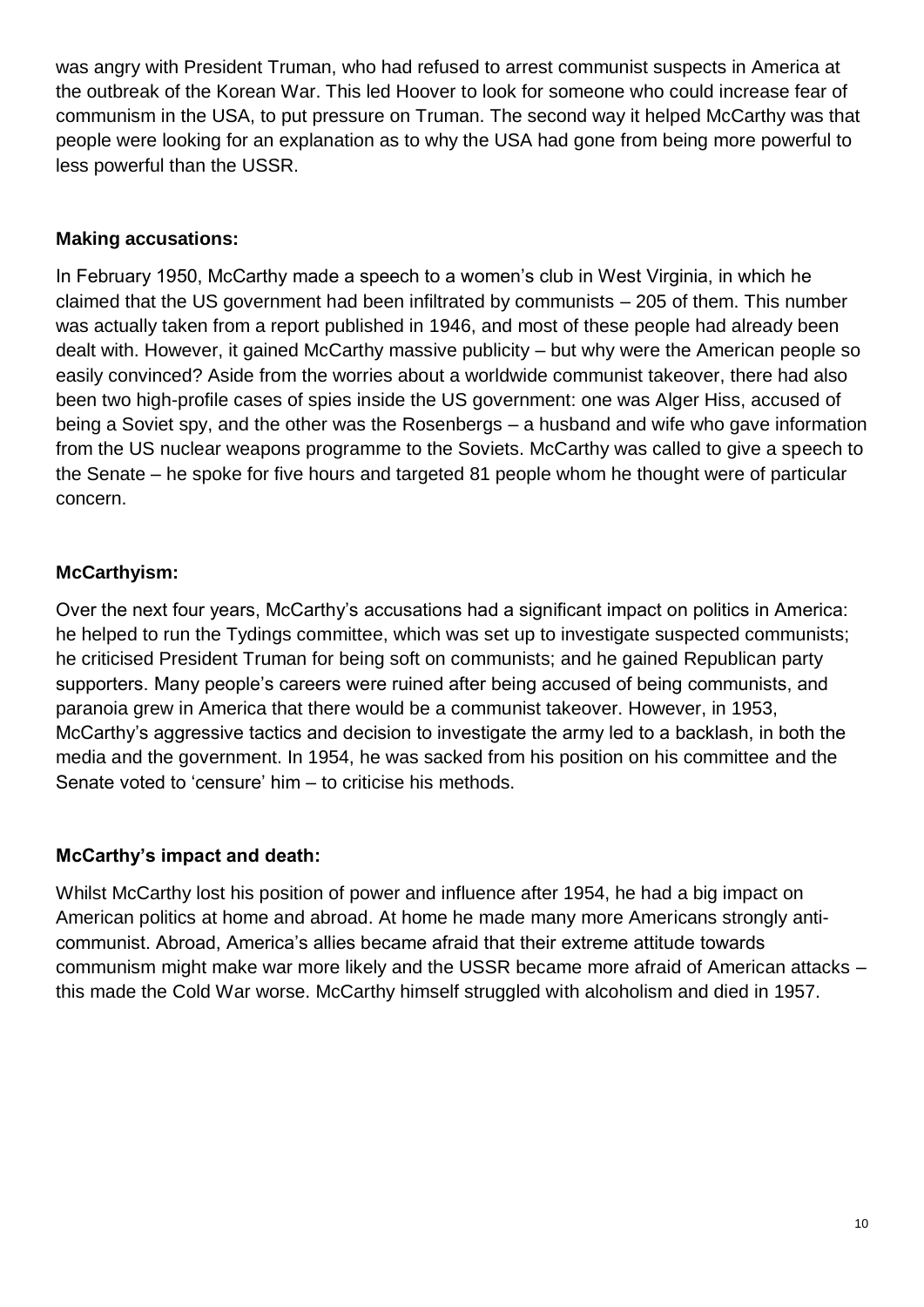## **Vyacheslav Mikhailovich Molotov**

<span id="page-11-0"></span>Molotov was a leading Soviet politician from 1921 and played a key role in the lead-up to the Second World War, its key events and its outcome. He was deeply suspicious of the Western countries and therefore wanted to put Soviet interests first. He played an important role in the beginning of the Cold War, until Stalin turned against him in 1949. The Molotov cocktail is named after him.

#### **Molotov and the revolution:**

Molotov was born in 1890 and was part of the communist revolution in Russia of 1917, as a member of the Bolshevik party. The revolution led to the creation of a communist dictatorship, creating an empire called the USSR (United Soviet of Socialist Republics). During these years, Molotov developed a very negative attitude towards the Western capitalist countries. A key reason for his anger was because they sent armies to Russia after 1917 to try to crush the communist revolution there; people in the West were shocked and scared by the revolution, as they didn't like the ideas of communism – especially the equal sharing out of property. This got relations between the USSR and the West off to a very bad start.

## **Molotov and Stalin:**

When Stalin became leader of the USSR after 1924, Molotov, as his friend, gained much more power. He assisted Stalin with the murder of millions of Soviets whom Stalin believed were plotting against him. However, his main role was in foreign affairs. By 1939, tension in Europe was high: Hitler was expanding and Stalin believed that Britain and France could not be relied upon to stop him. Molotov was put in charge of the USSR's relations with other countries in 1939. One of his first acts was to negotiate an agreement with Hitler – the Nazi–Soviet Pact (or Molotov–Ribbentrop Pact). This agreed that the USSR and Germany should not go to war with each other, with a secret part of the pact agreeing to split Poland between them. This gave Hitler the confidence to invade Poland, triggering the Second World War. Many people across Europe therefore placed some of the blame for the Second World War on Soviet foreign policy.

#### **Alliance with the West:**

When Hitler betrayed the Soviets in June 1941, by invading the USSR, it was Molotov who made the radio broadcast to the Soviet people, telling them what had happened. He also took a risky flight to the UK to negotiate an alliance with Britain, which was followed by an alliance with the USA in 1942. Towards the end of the Second World War, Stalin and Molotov became increasingly frustrated by what they saw as their new allies' unwillingness to actually fight against the Nazis in Europe, whilst the Soviets were losing millions of soldiers due to the Nazi invasion of the USSR.

#### **The end of the Second World War:**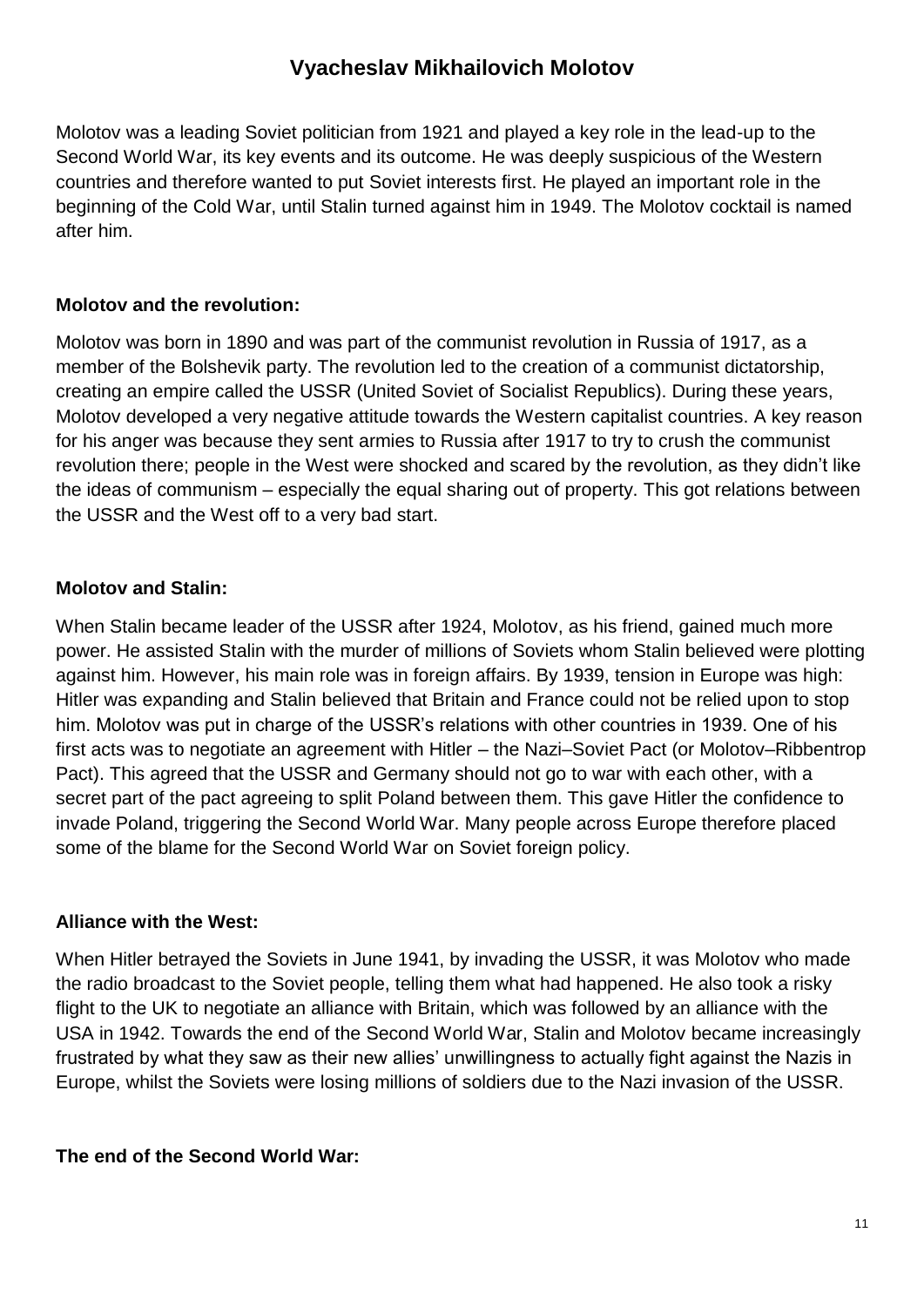As it became clear that the Allies were going to win the Second World War, decisions had to be made about what was going to happen after the war. Molotov was vitally important in this – he attended important conferences (meetings between the leaders) at places like Tehran (1943), Yalta (1945) and Potsdam (1945). He was a strong believer both in maintaining Soviet security and that communism was a better system than capitalism. Consequently, he strongly criticised the US after the Second World War, saying that they were trying to take over Europe. He also increased Soviet control over Eastern Europe to protect it from invasion.

## **Loss of influence:**

After 1949, Stalin began to turn against Molotov, and he lost his position of influence. It looked like he might regain power after Stalin's death, but he was defeated in a power struggle by Khrushchev and went into semi-retirement.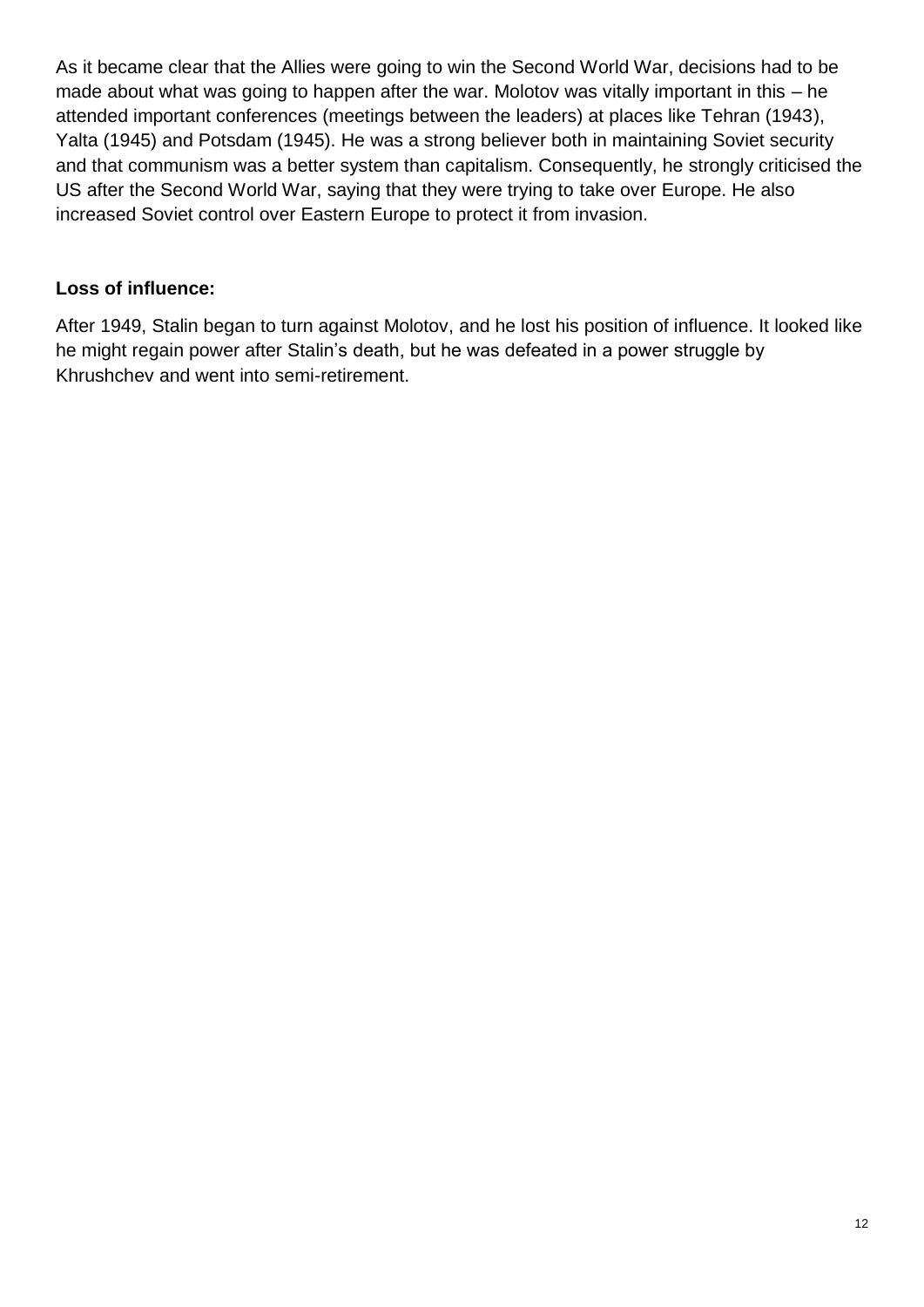## **Andrei Sakharov**

<span id="page-13-0"></span>Andrei Sakharov was an award-winning nuclear physicist from the USSR. He was part of the Soviet team who built their hydrogen bomb (a very powerful nuclear weapon) so that they could match the USA. By the 1960s, Sakharov turned against the idea of nuclear weapons and wanted the USA and USSR to work together to bring peace – his actions made him a criminal in the USSR, although he was also granted the Nobel Peace Prize.

#### **Developing as a physicist:**

From an early age, Sakharov was seen as a strong student. His education was disrupted during the Second World War, when he helped the war effort by spending time as a forester and then working in a factory, trying to fix machinery and increase efficiency. After the war, he began to write scientific papers, which brought him to the attention of the Soviet government. He was recruited into the team created by Stalin to develop nuclear weapons in 1948.

## **Building the bomb:**

To begin with, Sakharov supported the building of nuclear weapons. His country had been devastated during the Second World War – over 20 million people died (more than the British Empire, Germany, France and America combined). The Soviet people were therefore desperate to avoid another war and thought that nuclear weapons would help this. The Soviets came to see America as their biggest threat, partly because they already had nuclear weapons; if the Soviets had them too then neither side would attack because they wouldn't want to risk a devastating nuclear war. Sakharov also believed that the ideas of equality, democracy and collaboration in communism were the best for the future of the world. He therefore helped the USSR to test their first bomb in 1949. The USA were shocked and angered by this development. Sakharov's role in creating the bomb, as well as other work developing nuclear reactors, led him to win many awards in the USSR and be given lots of privileges by the government.

#### **Changing opinions:**

Knowing that the USA were developing more powerful nuclear weapons to try to outmatch the USSR, Sakharov moved on to developing more powerful hydrogen bombs in the 1950s. However, as it became clear that the testing of nuclear weapons caused dangerous radiation, Sakharov, in an article written in 1958, called the USSR and USA to stop testing. He also became angry with his own country when the number of people who had been killed under the Soviet leader Stalin became publicised. However, in 1961, he was persuaded by Khrushchev, the new, less harsh Soviet leader, to support the testing of the largest bomb ever detonated in world history – the Tsar bomb. After the test, it became clear to Sakharov that Khrushchev had tested the bomb mainly to put political pressure on the USA, rather than for scientific reasons. This helped to turn Sakharov even further against nuclear weapons and to lead him to support a nuclear Test Ban Treaty that was signed between the USA and USSR in 1963.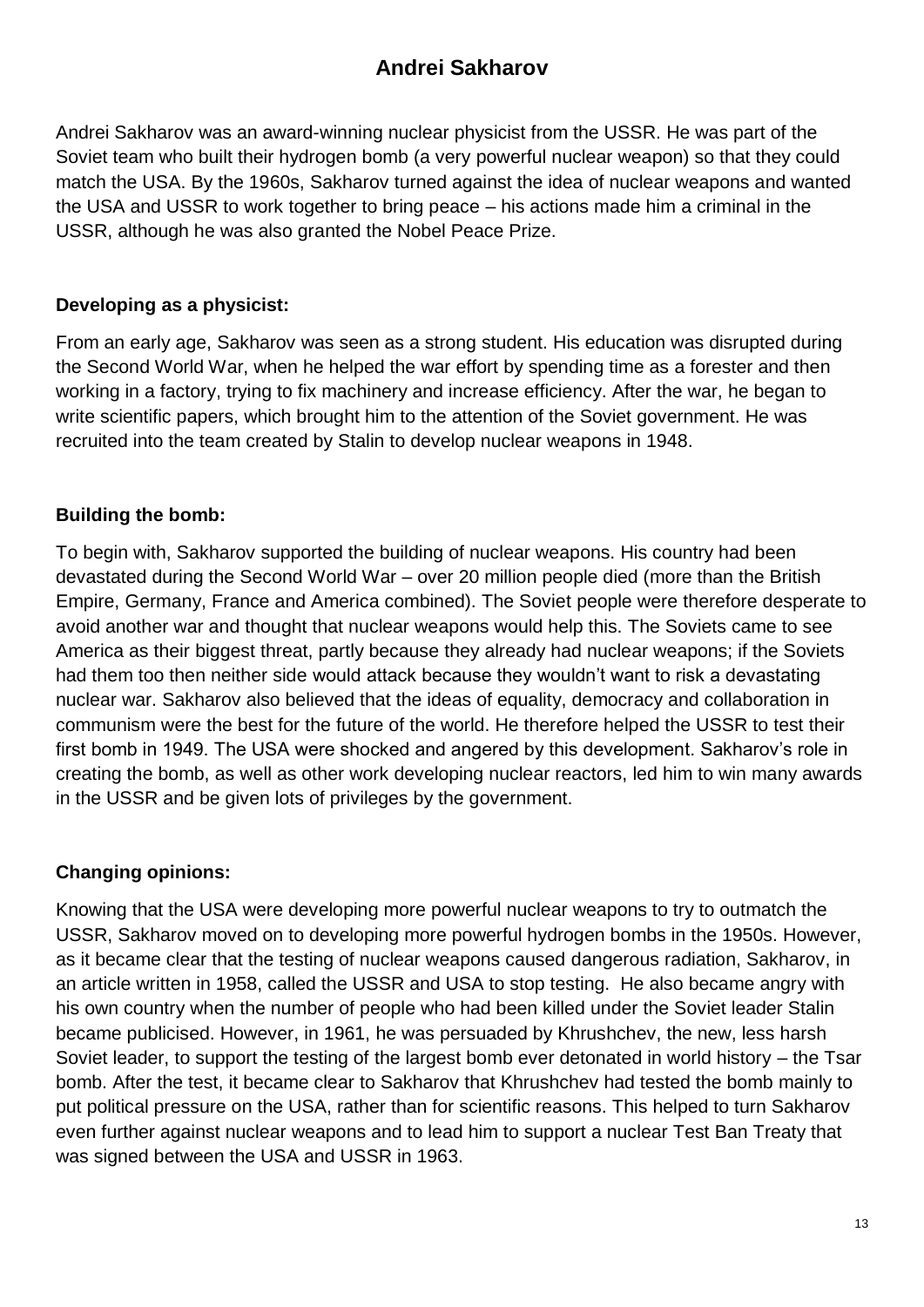## **Opposing the Soviet government:**

During the 1960s, Sakharov became more and more public in his criticism of the Soviet government and the Cold War. In 1968, he wrote an article called 'Progress, Peaceful Coexistence and Intellectual Freedom', which strongly attacked the Cold War. Sakharov felt that the race to build more nuclear weapons was a massive waste of resources, and that capitalism and communism should come together to avoid war and create a more peaceful world. For a hero of the Soviet nuclear weapons programme to criticise the Soviet government was massively embarrassing. He lost his awards and privileges and was removed from his roles in the weapons programmes.

## **Political opposition:**

By the 1970s, Sakharov turned completely against communism – his treatment by the government made him realise the violence and repression that was part of the USSR. He wrote articles calling for human rights for the Soviet people and, despite being attacked by the Soviet media, was given the Nobel Peace Prize in 1975. In 1979, the Soviet government invaded Afghanistan, which made Sakharov very angry, causing him to protest. This was the final straw for the Soviet government, who arrested him and exiled him to a remote part of Russia with his wife. Here, he was kept away from friends and family, spied on and intimidated – the Soviet secret police confiscated three drafts of his autobiography, meaning that he had to rewrite the 1,000 pages from scratch three times!

#### **The end of the USSR:**

In 1985, a new leader came to power in the USSR: Mikhail Gorbachev. He wanted to stop using force and propaganda against the Soviet people and, in 1987, allowed Sakharov to return from exile. Here, Sakharov became the leader of the opposition in the newly formed Soviet parliament, calling for an end to communist party control. Unfortunately, he died in December 1989, just weeks before the collapse of the Soviet Union.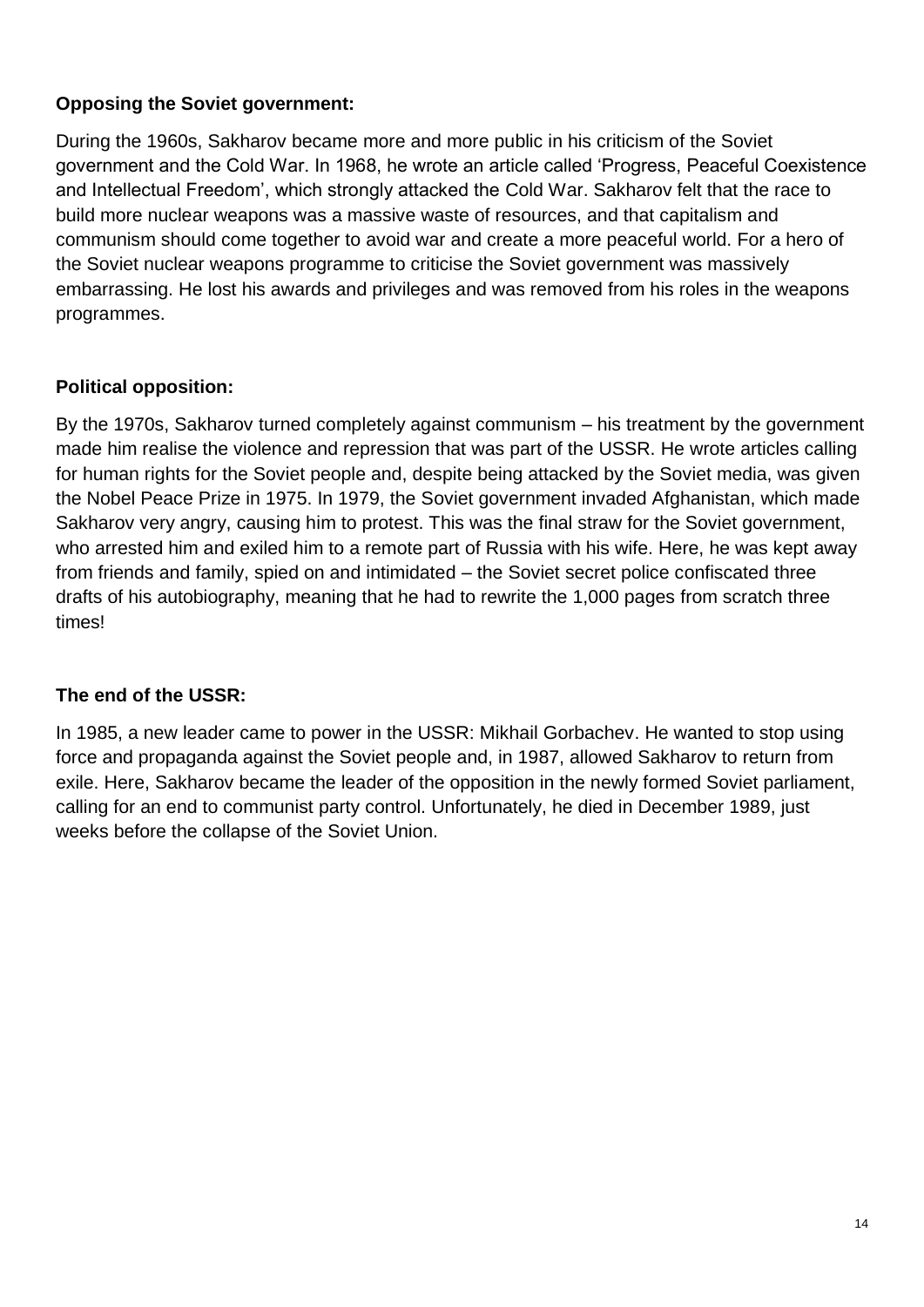# **References**

## <span id="page-15-0"></span>**Dean Acheson**

Reinisch, Jessica – *The History of the UNRRA*

<http://www.bbk.ac.uk/reluctantinternationalists/research/the-history-of-the-unrra/>

The History Channel – *Dean Acheson* 

<http://www.history.com/topics/cold-war/dean-acheson>

The Office of the Historian – *Dean Acheson*

<https://history.state.gov/departmenthistory/people/acheson-dean-gooderham>

Wikipedia – *Dean Acheson*

[https://en.wikipedia.org/wiki/Dean\\_Acheson](https://en.wikipedia.org/wiki/Dean_Acheson)

#### **Rudi Dutschke**

Der Spiegel – *The Attack on Rudi Dutschke: A Revolutionary Who Shaped a Generation* – 2008 [http://www.spiegel.de/international/germany/the-attack-on-rudi-dutschke-a-revolutionary-who](http://www.spiegel.de/international/germany/the-attack-on-rudi-dutschke-a-revolutionary-who-shaped-a-generation-a-546913.html)[shaped-a-generation-a-546913.html](http://www.spiegel.de/international/germany/the-attack-on-rudi-dutschke-a-revolutionary-who-shaped-a-generation-a-546913.html)

Socialist Worker – *Rudi Dutschke and the German Student Movement in 1968*–2008

[https://socialistworker.co.uk/art/14460/Rudi%20Dutschke%20and%20the%20German%20student](https://socialistworker.co.uk/art/14460/Rudi%20Dutschke%20and%20the%20German%20student%20movement%20in%201968) [%20movement%20in%201968](https://socialistworker.co.uk/art/14460/Rudi%20Dutschke%20and%20the%20German%20student%20movement%20in%201968)

Wikipedia – *Rudi Dutschke*

[https://en.wikipedia.org/wiki/Rudi\\_Dutschke](https://en.wikipedia.org/wiki/Rudi_Dutschke)

#### **Joseph McCarthy**

Herman, Arthur – *Reexaming the Life and Legacy of America's Most Hated Senator* – 1999 <http://www.nytimes.com/books/first/h/herman-mccarthy.html>

Schrecker, Ellen – *The Age of McCarthyism* – 1994 (pp. 92–94)

Simkin, John – *Joseph McCarthy* – 2014

<http://spartacus-educational.com/USAmccarthy.htm>

Wikipedia – *Joseph McCarthy*

[https://en.wikipedia.org/wiki/Joseph\\_McCarthy](https://en.wikipedia.org/wiki/Joseph_McCarthy)

## **Vyacheslav Molotov**

Roberts, Geoffrey – *Molotov: Stalin's Cold War Warrior –* 2012